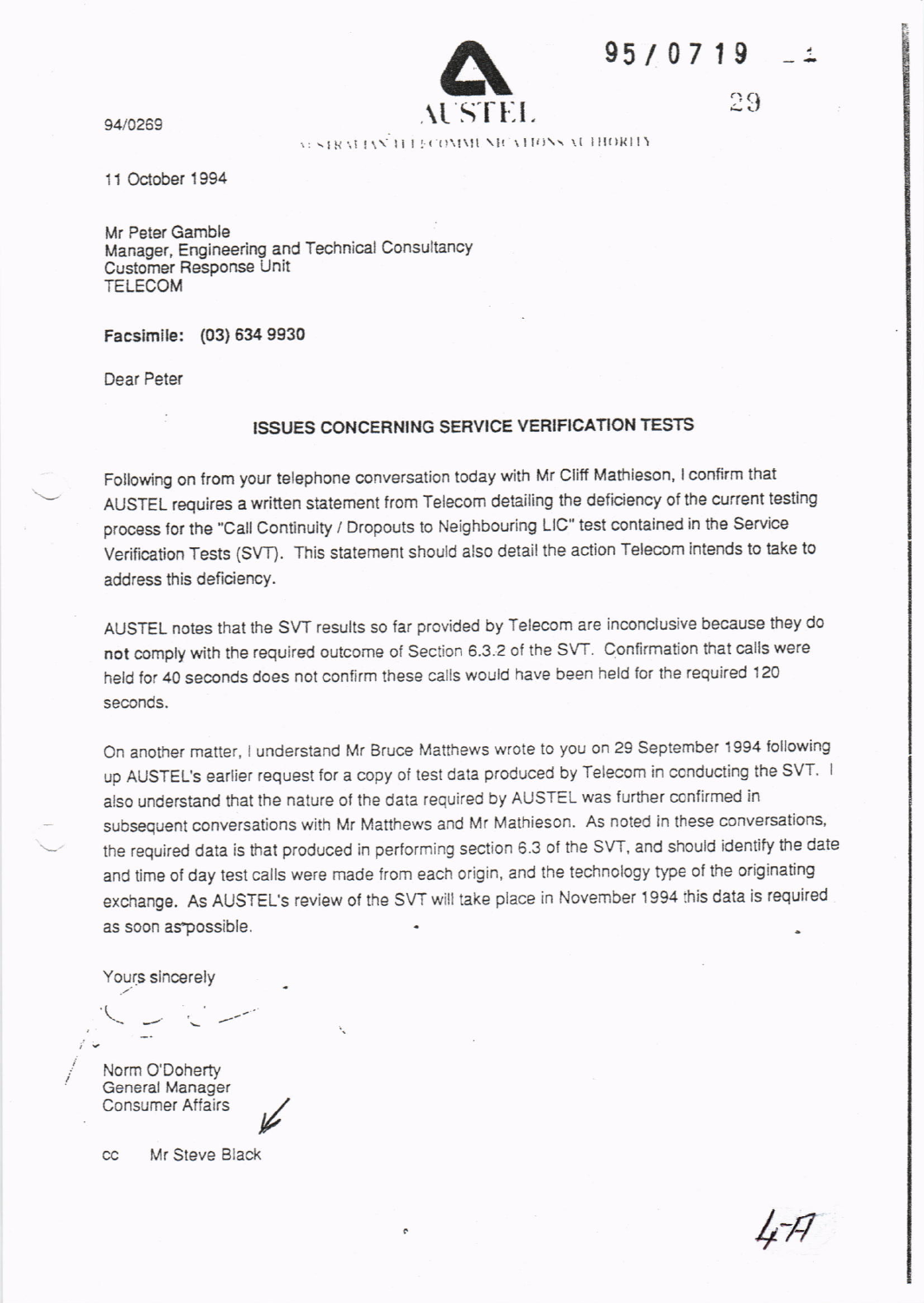

## AUSTRALIAN TELECOMMUNICATIONS AUTHORITY

94/0269

16 November 1994

Mr S Black Group General Manager **Customer Affairs TELECOM** 

Facsimile No: (03) 632 3241

Dear Steve

## **SERVICE VERIFICATION TEST ISSUES**

The recent SVT results for Mr Alan Smith raise some issues on which AUSTEL requests clarification, as follows.

- The letter provided to Mr Smith informing him of his SVT results notes that the Public Network Call Delivery Tests relevant to his 008 service used a 1-800 number that simulated the routing of his 008 services. AUSTEL is seeking confirmation from Telecom that the network equipment utilised on calls to the 1-800 number is the same as that which would have been used by calls to Mr Smith's 008 service (with the exception of the termination number).
	- The Call Distribution Tables on pages 12 and 14 record that the total calls made to each number are in excess of 600. AUSTEL requests that Telecom detail the process which determines the "1st 500" calls under test 6.3, given that a combined total of over 600 calls have been made from multiple origins.

I would also like to take this opportunity to formally confirm three issues raised at our recent meeting of 9 November 1994.

Telecom will provide AUSTEL with the detailed individual call data (ie.  $(1)$ time of day & origin of call) which has been the subject of previous correspondence from AUSTEL. This data was originally requested by AUSTEL on 25 August 1994. As discussed at our meeting, the data is

5 QUEENS ROAD, MELBOURNE, VICTORIA POSTAL: P.O. BOX 7443, ST KILDA RD, MELBOURNE, VICTORIA, 3004 TELEPHONE: (03) 828 7300 FACSIMILE: (03) 820 3021